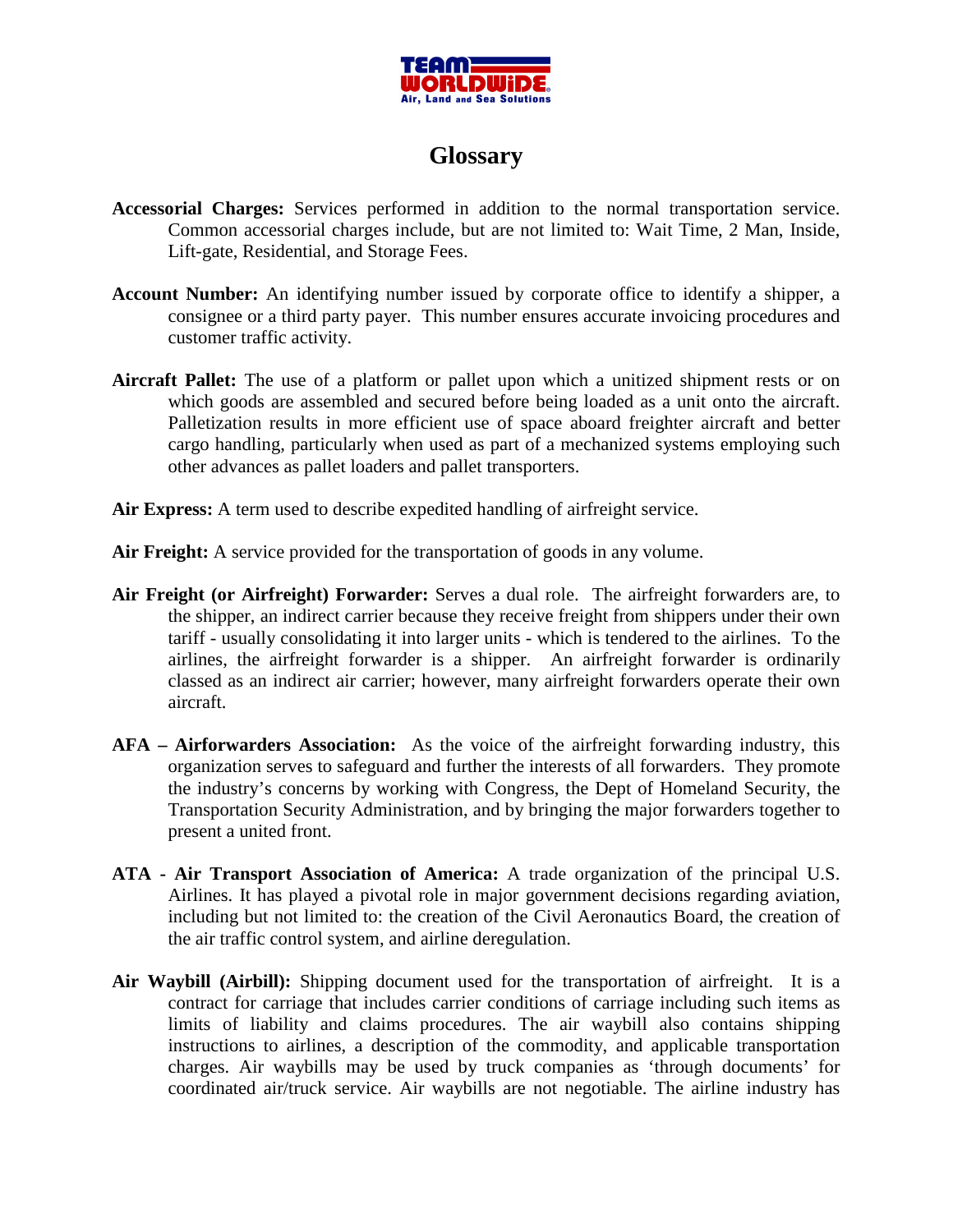

adopted a standard formatted air waybill that accommodates both domestic and international traffic. The standard document was designed to enhance the application of modern computerized systems to airfreight processing for both the carrier and the shipper.

- **Airline Tariff Publishing Company (ATPCO):** Publisher of airline industry tariffs setting forth rates and rules applicable to air freight as well as fares for passengers. Tariffs are available on a subscription basis.
- **Automated Export System (AES):** The US Government's system of allowing shipper's and/or forwarders to file Shipper's Export Declarations online at www.aesdirect.gov
- **Bill of Lading:** A document by which a carrier receipts for goods and contracts to move them. In airfreight, the air waybill is a form of bill of lading and is the contract for carriage.
- **Bonded Terminal:** An airline terminal approved by the U.S. Treasury Dept. for storage of goods until Customs duties are paid or the goods are otherwise released.
- **Bonded Warehouse:** A warehouse authorized by Customs authorities for storage of goods on which payment of duties is deferred until the goods are removed.
- **Branch Office:** An individually owned company with whom Team Worldwide holds an agreement for the movement of freight into and out of a particular airport city.
- **Branch Owner:** The legal owner(s) of the company, and signatory(s) of the agreement with Team Worldwide.
- **Breakbulk:** Disassembling of a consolidated shipment for delivery or re-consignment.
- **Broker (Customs):** A person or firm licensed by the U.S. Treasury Dept. to transact business with Customs on behalf of importers.
- **Cargo Agent:** An agent appointed by an airline to solicit and process international airfreight for shipments. Cargo agents are paid commissions by the airline.
- **Cargo Network Services (CNS):** A subsidiary of the International Air Transport Association, CNS was founded to serve the needs of the air cargo industry in the United States.
- **Carnet:** A customs document permitting the holder to carry or send merchandise temporarily into certain foreign countries (for display, demonstration or similar purposes) without paying duties or posting bonds.
- **Carrier:** Any airline, consolidator, truck line, rail carrier, charter service, ocean line, or subcontractor for the above, to whom we contract with for the major carriage of a shipment – from point A to point B.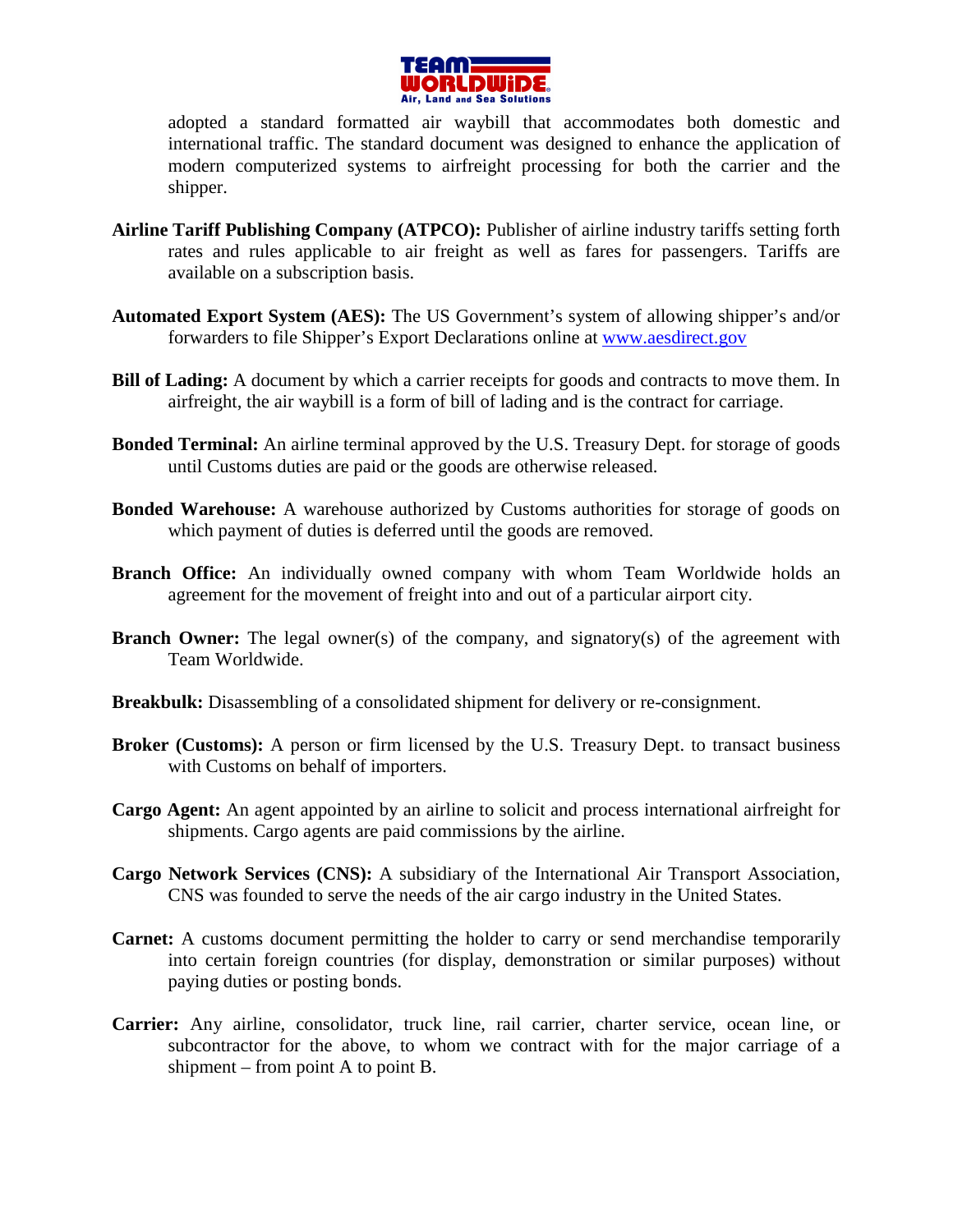

- **Cartage:** Any service involved in getting a shipment picked up, transferred, readied for transport, or delivered.
- **Cartage Agent:** Ground service operator who provides pickup and delivery services.
- **Certificate of Origin:** A document required by U.S. Customs and certain other countries for tariff purposes certifying as to the country of origin of specified goods.
- **Chargeable Weight:** The weight of the shipment used in determining freight charges. The chargeable weight may be the dimensional weight or on container shipments, the gross weight of the shipment less the tare weight of the container.
- **Charges Collect:** Transportation charges may include pickup and/or delivery and are entered on the air waybill to be collected from the consignee. Equivalent terms are "freight collect" or "charges forward".
- **Charter Service:** The temporary hiring of an aircraft; usually on a trip basis, for the movement of cargo or passengers.
- **Check Digit Number:** A single digit of the air waybill number used to insure that the air waybill number is correctly entered into a computer system.
- **Collect Charges:** The transportation practice under which the receiver of the goods pays the charges.
- **Collect on Delivery (COD):** A transportation service under which the purchase price of the goods is collected by the carrier from the receiver at the time of delivery, and subsequently, payment is transmitted by the carrier to the shipper. There are no credit provisions in COD service – payment is due upon delivery.
- **Commercial Bill of Lading (CBL) (government):** Government Bill of Lading. Bill of Lading issued by a Government institution with details for all aspects of a shipment. These must be handled by the government's precise instructions in order to receive payment. See ARD regarding payment procedures.
- **Commercial Invoice:** The invoice from the seller to the buyer billing for the goods, with full names/addresses, as well as full and detailed description of the goods. Should also reflect the terms of sale (commercial terms).
- **Commodity Code:** A system for identifying a given commodity by a number as means of facilitation for a commodity driven rating system.
- **Conditions of Contract:** The terms and conditions established by the carrier for the carriage of goods. These conditions are printed on the air waybill and include but are not limited to such items as limits of liability, claims limitations, and indemnity.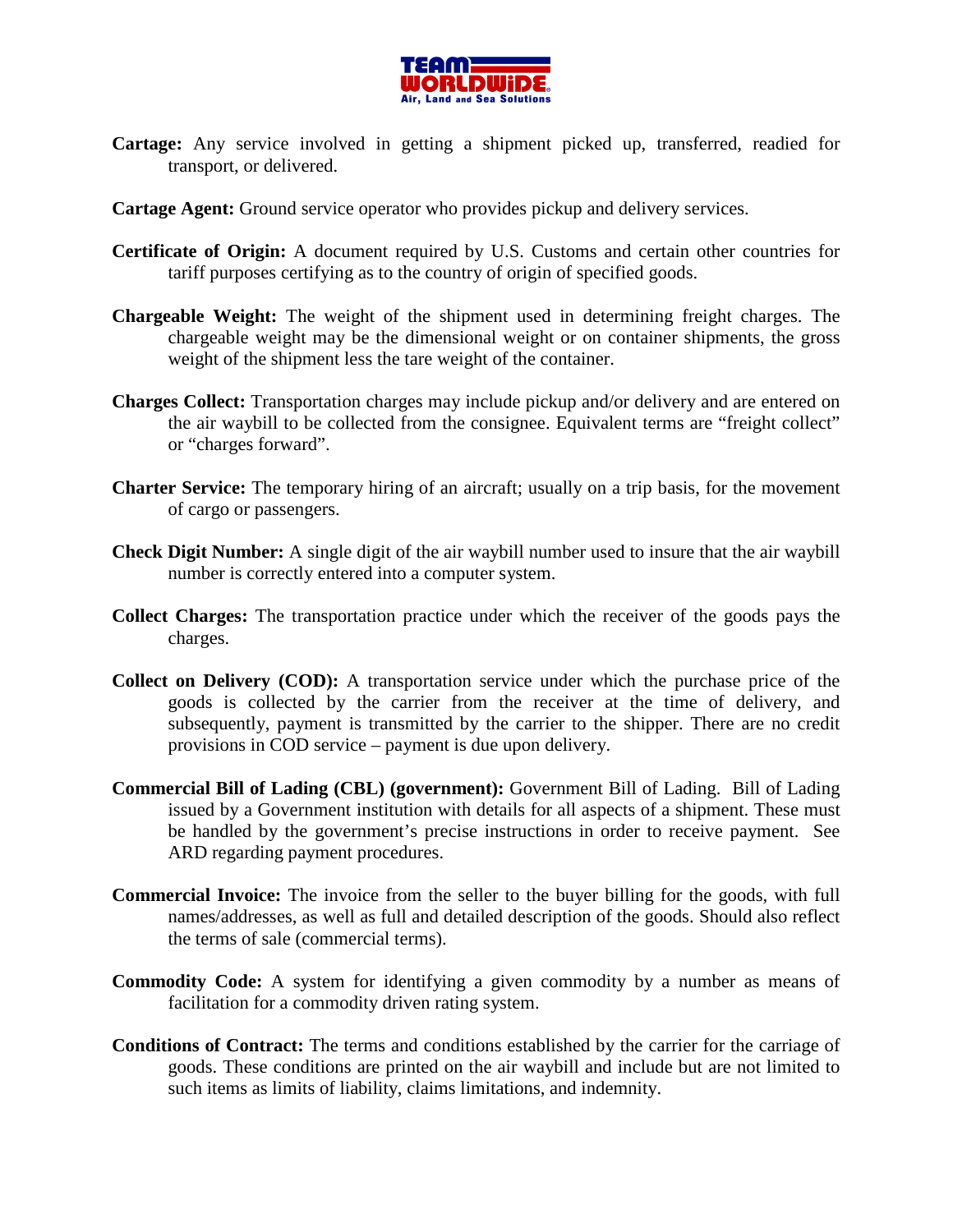

**Consignee:** A person named as the receiver of a shipment – one to whom shipment is consigned.

- **Consignment:** Shipment of one or more pieces of property, accepted by the carrier from one shipper at one time, receipted for in one lot, and moving on one air waybill.
- **Consignor:** One who designates the person to whom goods are to be sent. The consignor is usually the shipper.
- **Consolidator:** An entity that provides service also provided by an air carrier, independent from the carrier, and derives income from package consolidation of others for tender to an air carrier.
- **Consular Declaration:** A formal statement made to the consul of a foreign country describing goods to be shipped.
- **Containerization:** The practice or technique of using a boxlike devise in which a number of packages are stored, protected and handled as a single unit in transit.
- **Country of Exportation:** Usually, but not necessarily, the country in which merchandise was manufactured or produced and from which it was first exported. For example, merchandise made in Switzerland and shipped to the U.S. through Frankfurt, Germany, has the country of exportation, Switzerland.
- **Courier: (1)** Attendant who accompanies shipment(s). **(2)** Also, some courier companies provide a full transportation function, with accompanying attendants, offering door-todoor air service for the time sensitive documents or small packages in a same day or next day basis. **(3)** Also, a person and/or company that picks up and delivers "documents only" to or from the Team Branch, the carrier, customs, and/or customs brokers within the local airport city.
- **Credit Arrangements:** A series of programs under which carriers extend credit to shippers and consignees for the payment of charges.
- **Cross Declare:** The act of placing a lesser amount (usually a percentage) of the amount of declared value (dom) or insurance (intl) that the customer has requested on the carrier's air waybill. This enables subrogation and recovery of some of the loss in the event of a claim.
- **Customs:** A government authority designated to regulate the flow of goods to/from a country and to collect duties levied by a country on imports and exports. The term also applies to the procedures involved in such collection.
- **Customs Declaration:** A statement, oral or written attesting to the correctness of description, quantity, value, etc, of merchandise offered for importation into the U.S.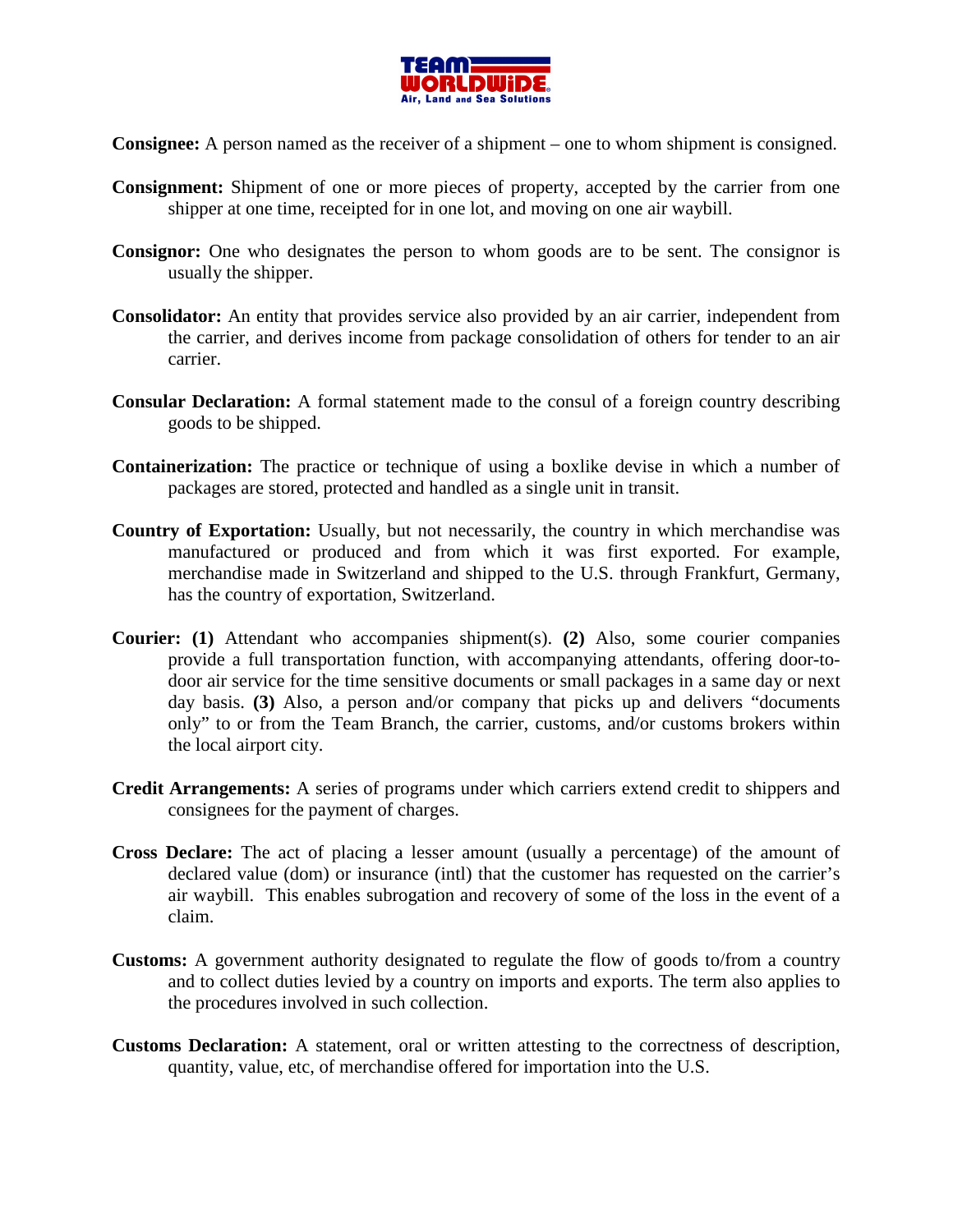

- **Customs House Broker:** A broker who is certified by the U.S. bureau of Customs to act for importers and other businesspeople in handling for them the sequence of Customs formalities and other details attendant to the legal and expeditious importing of goods. Such brokers are among the specialists who have make it easier for more businesspeople to participate successfully in international commerce.
- **CWT:** Hundred (C) Weight (wt) see Hundred Weight Pricing.
- **Dangerous Goods:** Articles or substances which are capable of posing a significant risk to health, safety or property while in transport and which are classified according to the most current editions of the ICAO Technical Instructions for the Safe Transport of Dangerous Goods by Air and the IATA Dangerous Goods Regulations. Dangerous goods may be transported domestically and internationally.
- **Declared Value (DV):** Domestic product, as requested by the customer, to increase their coverage on shipments where the declared value of the goods exceeds our standard limits of liability. This is not insurance. This does not include freight charges. If the customer requests coverage for freight charges, the cost of the freight must be added to the shipment (goods) value and it must be noted on the HAWB.
- **Declared Value for Carriage:** The value of goods declared to the carrier by the shipper for the purposes of determining charges, or of establishing the limit of the carrier's liability for loss, damage or delay.
- **Declared Value for Customs:** The selling price of the contents or the replacement cost if the contents are not for resale. The amount must be equal to or greater than the declared value.
- **Deferred Air Freight:** Airfreight requiring dependable, reliable service, but of less time sensitive nature, with delivery provided over a period of days.
- **Delivered Duty Paid (DDP):** The seller is responsible for all charges to have the shipment cleared through customs and delivered to the buyer. This includes, but is not limited to Customs Clearance, Duties, Taxes, Transfer, and Import Handling.
- **Delivered Duty Unpaid (DDU):** The seller is responsible for delivery charges only. All importation costs, including but not limited to Customs Clearance, Duties, Taxes and Import Handling are the responsibility of the buyer.
- **Demurrage:** The detention of containers by shippers of receivers of freight beyond a specified grace period. The airlines tender carrier owned containers to the customer for loading and unloading of the unit. In the event the container is not returned to the carrier within a specified time frame (usually  $24 - 48$  hrs) a charge shall be assessed by the carrier for each 24-hour period or fraction thereof beyond the allowed time.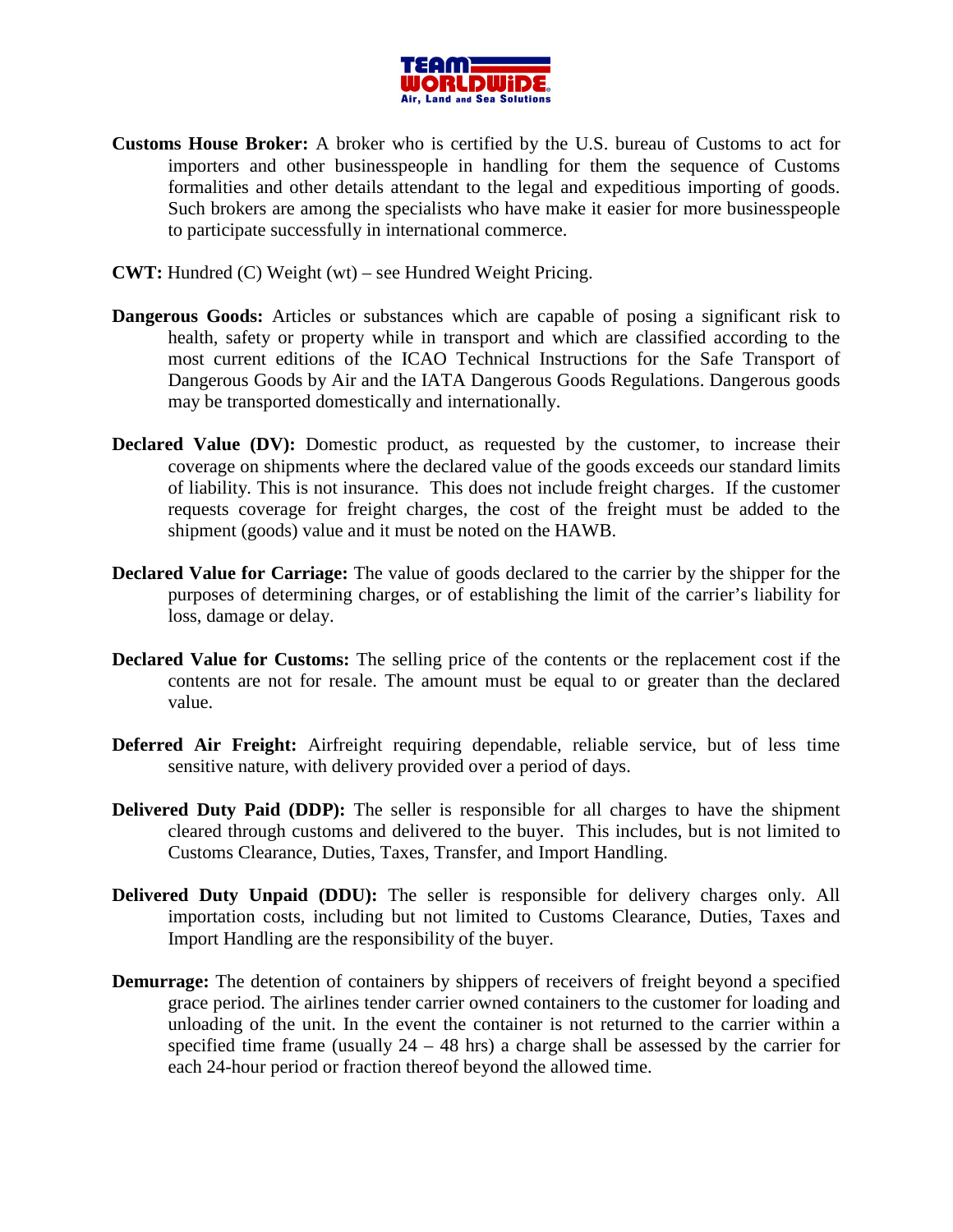

- **Dimensional Weight (Dim Wt):** Dimensional weight refers to density, i.e. weight per cubic foot. The weight of a shipment per cubic foot is one of its most important transportation characteristics, directly involving such factors as the efficient loading of an aircraft or truck, and the economy of freight traffic movement. Some commodities, such as machinery, have a relatively high density. Others, like ladies' hats, have a relatively low density. Hence, the Dimensional Weight Rule was developed as a practice applicable to low density shipments under which the transportation charges are based on a cubic dimensional weight rather than upon actual weight. Examples: One pound for each 194 cubic inches of the shipment in the case of most domestic air freight and one pound for each 166 cubic inches of most international shipments. Some carriers will give discounts for shipments of high-density goods.
- **Direct IATA:** Shipment moving on a carrier's air waybill, but with the shipper information showing the actual shipper, with the forwarder (T.A.E.) as their agent, and the ultimate consignee shown, instead of a forwarder/agent. The carrier will release the freight to the consignee or their designated Broker. There is no International Agent involved at the destination.
- **Drawback:** A refund of duties paid on imported goods, which is provided at the time of their reexportation.
- **Duty:** A tax imposed in imports by the Customs authority of a country. Duties are generally based on the value of the goods (ad valorem duties), some other factor such as weight or quantity (specific duties) or a combination of value and other factors (compound duties).
- **Economy Freight:** Three to five day service (business days) date of pickup is not counted as time in transit.
- **Embargo:** Temporary refusal to accept traffic for transportation at certain points or in certain routes due to emergencies, limitations of facilities or other abnormal circumstances.
- **EOV (Items of Extraordinary Value):** Commodities identified as high value items.
- **Exception Ratings:** Rates set at a certain percentage above the general commodity rates because they apply to commodities that require special handling, such as live animals, human remains or automotive vehicles.
- **Exclusive Use Vehicle (EUV):** Transportation of a shipment(s) necessitating the exclusive use of an entire vehicle for the sole use of one customer, from a specific origin to a specific destination. Usually this service relates to shipments being transported over significant distances.
- **Export Control:** To exercise export control over exports for statistical and strategic purposes. Customs enforces the export control laws for the U.S. Dept of Commerce and other Federal agencies.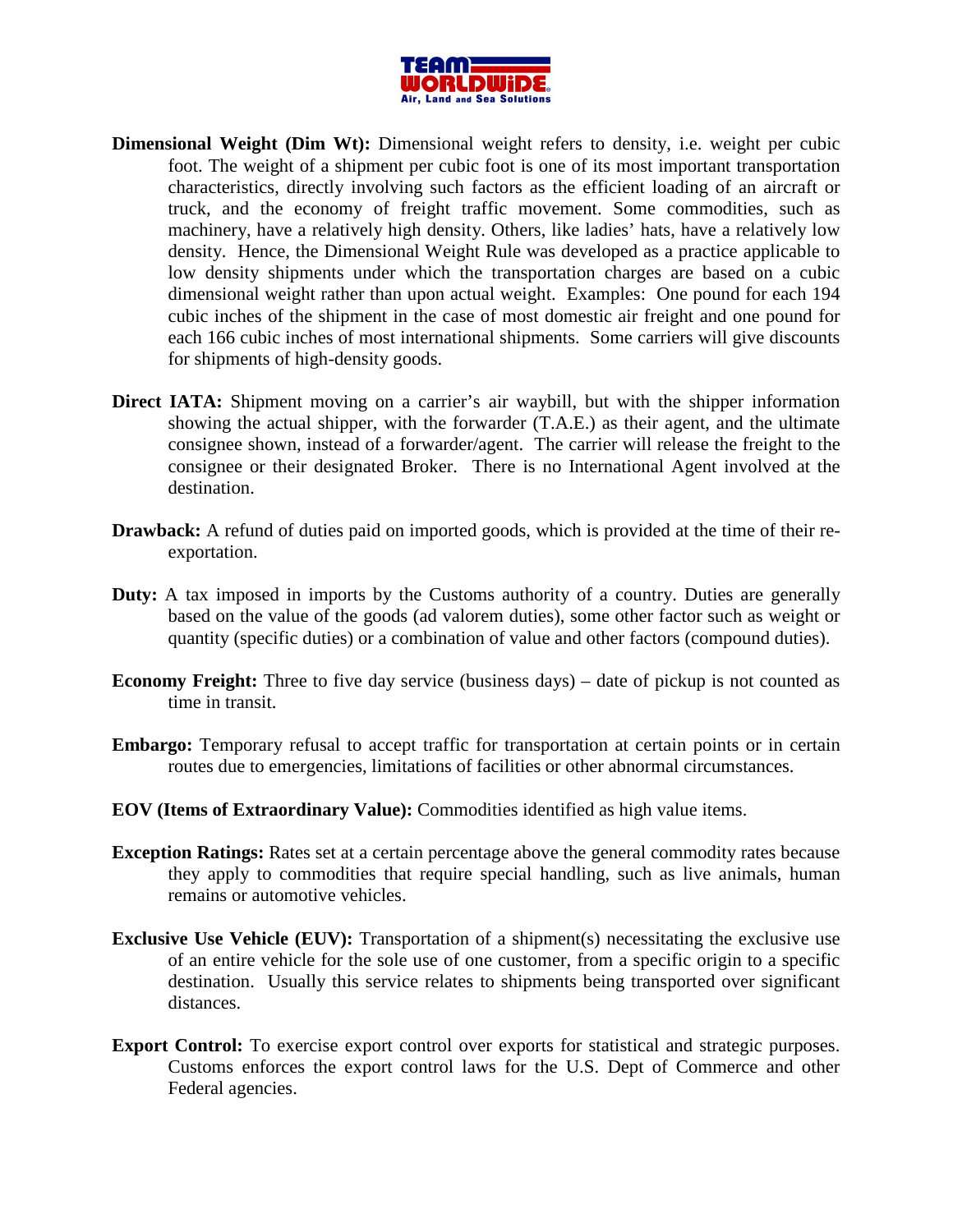

- **Export License:** A government document, which permits the "licensee" to engage in the export of designated goods to certain destinations.
- **Extended Designated Area:** An area(s) beyond A, B, and C that has been agreed upon between the Branch Owner and T.A.E., that are serviced the same as A, B, and C.
- **FCCOD (Freight Charges Collect on Delivery):** There will be no credit offered for the freight charges. The driver must collect the freight charges upon delivery, in the form of payment designated by the controlling Branch, and remit to WNS according to SAC.
- **FMCSA:** Federal Motor Carrier Safety Administration. Government entity charged with certifying, regulating, and overseeing motor carriers.
- **FOB (Free on Board):** A pricing term indicating that the quoted price includes the cost of loading the goods into transport vessels at the specified place.
- Federal Aviation Administration (FAA): Created in 1958, and charged with the responsibility of promulgating operational standards and procedures for all classes of aviation in the U.S. In 1966, the FAA became a unit within the Dept of Transportation. The FAA still promulgates certain stress standards, which must be met in the tiedown of cargo in flight, as well as the standards and procedures under which air traffic is routed and monitored.
- **Foreign Trade Zone:** A port designated by the government of a country for duty-free entry of any non-prohibited goods. Merchandise may be stored, displayed, used for manufacturing, etc, within the zone and re-exported without duties being paid. Duties are imposed on the merchandise (or items manufactured from the merchandise) only when the goods pass from the zone into an area of the country that is subject to the Customs authority.
- **Free Domicile:** A term used in international transportation for years, now obsolete but still used, where the shipper pays all transportation charges and any applicable duties and/or taxes. Correct term now would be Incoterms - DDP.
- **Freight:** Property, commodities of all kinds, including small package service tendered to a carrier for transportation. Does not include mail, express or passenger baggage.
- **Full Container Load (FCL) or Full Truck Load (FTL):** Full container (ocean) of freight or a full truckload (ground) of freight. This is as opposed to LCL or LTL.
- **General Commodity Rate (GCR):** An airfreight rate applicable on all commodities except those for which specific rates have been filed. Such rates are based on weight and distance and are published for each pair of cities an airline serves.
- **General Order (GO):** Merchandise not entered within five working days after arrival of the carrier and then stored at the risk and expense of the importer.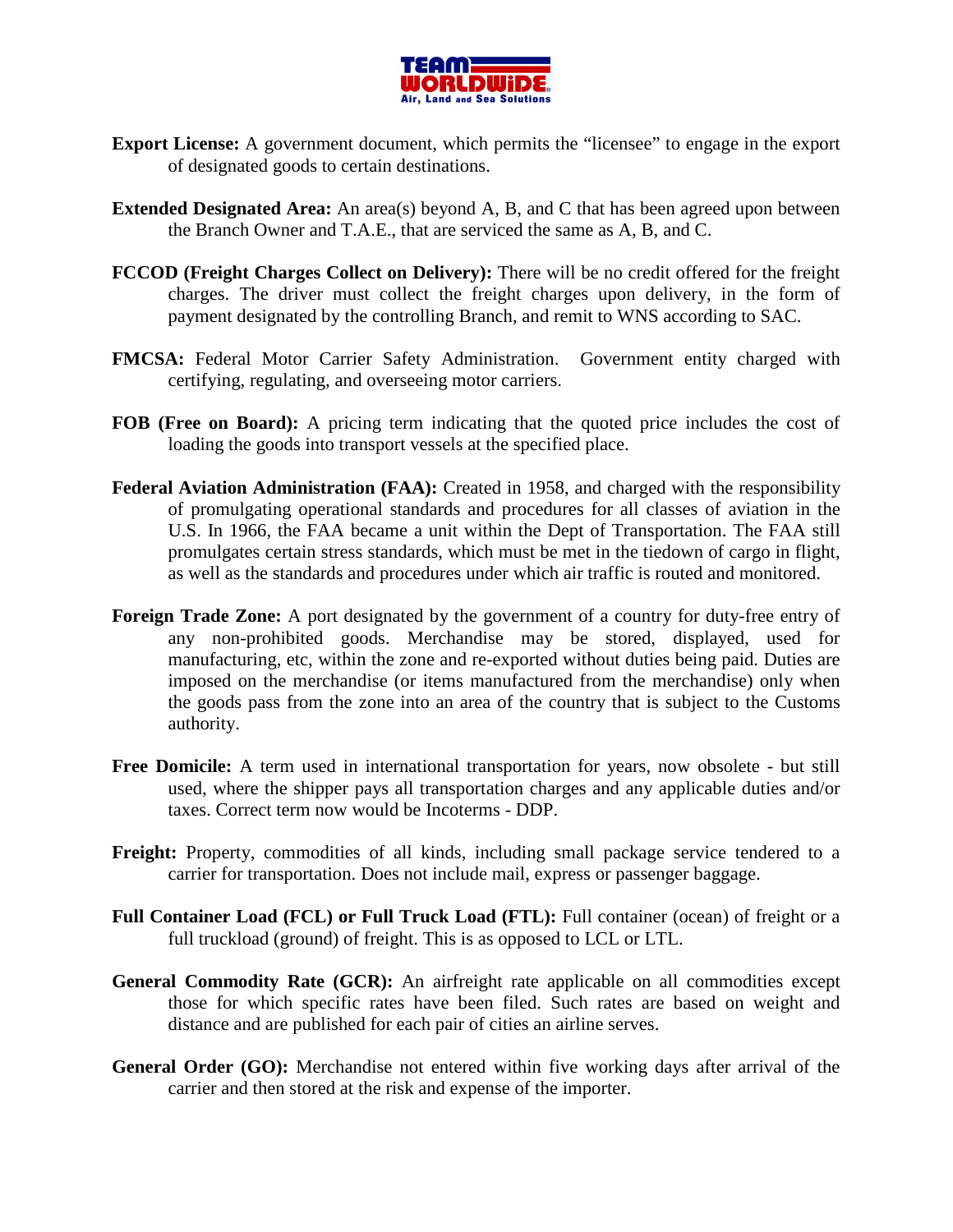

**Government Bill of Lading (GBL):** Government Bill of Lading. Bill of Lading issued by a Government institution with details for all aspects of a shipment. These must be handled by the government's precise instructions in order to receive payment. Also see Commercial Bill of Lading (CBL). See ARD regarding payment procedures.

**Gross Weight:** Entire weight of a shipment including containers and packaging material.

- **Harmonized Commodity Description and Coding System:** A multipurpose international goods classification system designed for use by manufacturers, transporters, exporters, importers, Customs, statisticians and others in classifying goods moving in international trade under a single commodity code. Developed under the auspices of the Customs Cooperation Council (CCC), an international Customs organization in Brussels, this code is a hierarchically structured product nomenclature containing approximately 5,000 headings and subheadings describing the articles moving in international trade.
- **House Air Waybill (HAWB):** The Team (or Agent's on imports) AWB showing the shipper, ultimate consignee, pieces, weight, commodity, payment terms, etc of a particular shipment. Also see Air Waybill (AWB).
- **Hazardous Materials:** A substance or material which has been determined by the U.S. Secretary of Transportation to be capable of posing an unreasonable risk to health, safety and property when transported in commerce and which has been so designated, Title 49, Code of Federal Regulations (U.S.) Transportation – Parts 100-199, govern the transportation of hazardous materials. Hazardous materials may be transported domestically, but they may be classified as Dangerous Goods when transported internationally by air. Also see RESTRICTED ARTICLES and DANGEROUS GOODS.
- **Hold for Pickup:** Freight to be held at the carrier's destination location for pickup by the recipient.
- **Hundred Weight Pricing:** Special pricing for multiple-piece shipments traveling to one destination, which are rated on the total weight of the shipment (usually over 100 pounds) as opposed to rating on a per package basis.
- **IAC Security:** Indirect Air Carrier Security is a program administered by the Transportation Security Administration (TSA), per the guidelines set forth by the Transportation Security Regulations.
- **IATA (International Air Transport Association):** The trade and service organization for airlines of more than 100 countries serving international routes. IATA activities on behalf of shippers in international airfreight include development of containerization programs, freight handling techniques and, for some airlines, uniform rates and rules.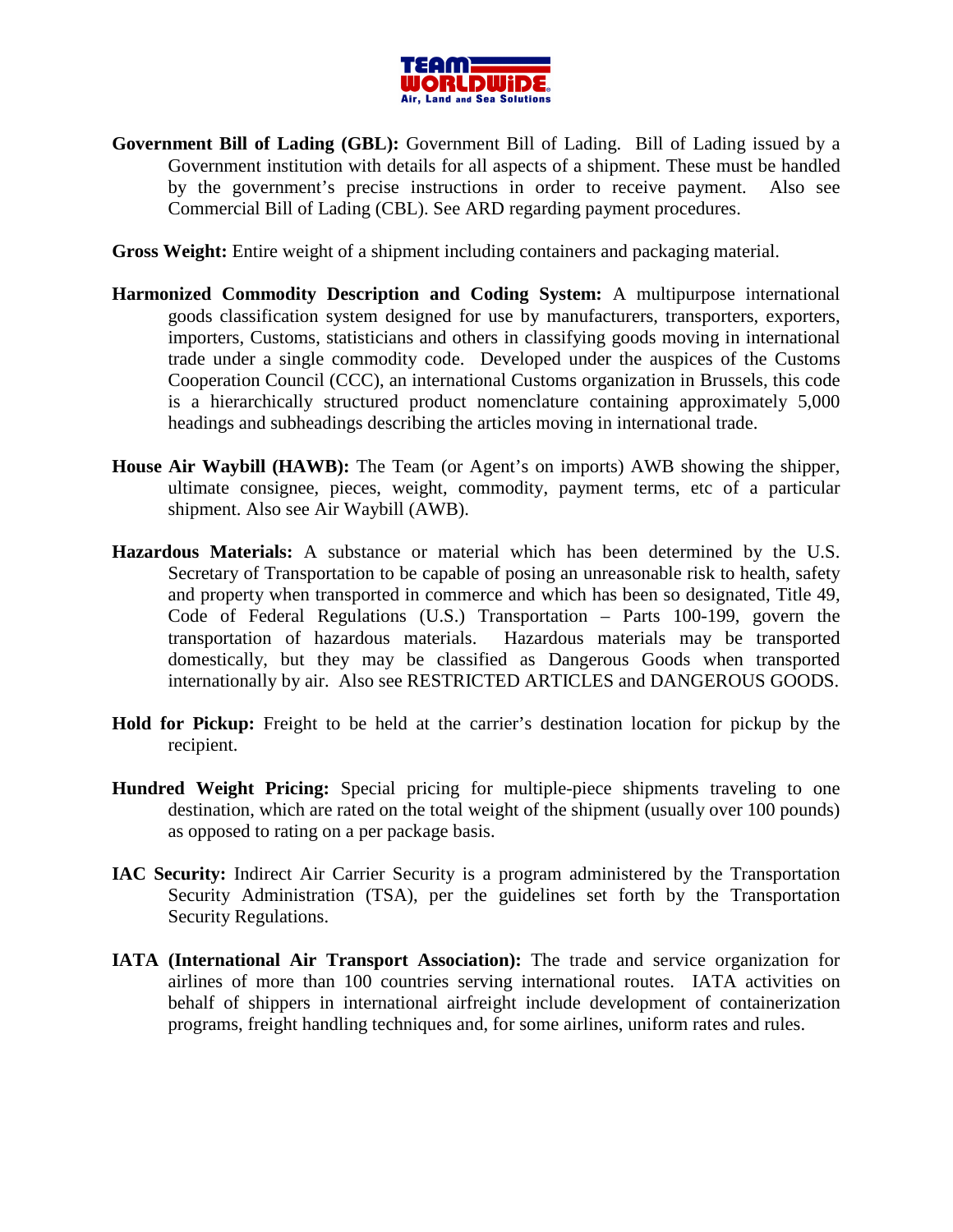

- **ISO (International Organization for Standardization):** A worldwide federation of national standards bodies. The work of preparing Intl Standards is normally carried out through ISO technical committees.
- **Immediate Delivery:** A procedure allowing more rapid release to importers of imports flown into the United States each year. Under the immediate delivery program, an importer can take delivery almost immediately of virtually all of an incoming shipment. Customs retains a sample for the purposes of appraisal. On the basis of this appraisal the importer is billed later for payment for payment of duties.
- **Import License:** A document required and issued by some national governments authorizing the importation of goods into their individual countries.
- **In Bond:** As applied to air freight coming into the United States, the term "In Bond" designates a procedure under U.S Customs clearance of cargo is postponed until the cargo reaches an inland Customs point rather than subjecting the cargo to clearance procedures at the first United States gateway airport where the process might be more time consuming. The procedure is so named because the cargo moves under the carrier's bond (Financial liability assured by the carrier) from the gateway airport and remains "In Bond" until Customs releases the cargo at the inland Customs point (airport).
- **Incoterms:** The official ICC (International Chamber of Commerce) rules for the interpretation of trade terms, established in 1936, to facilitate the conduct of international trade. The current standard are Incoterms 2000. These terms define the buyer's and seller's responsibilities concerning a particular transaction – thus dictating the terms of shipment.
- **Indirect Air Carrier (IAC):** Anyone engaged indirectly in the air transportation of property on passenger aircraft.
- **Informal Entry:** A simplified import entry procedure accepted at the option of Customs for any noncommercial shipment (baggage) and any commercial shipment not over \$1,000 in value.
- **Insurance (International Shipments):** Coverage requested by the customer to T.A.E. for the value of goods (and freight & insurance charges, if requested). This is all-risk coverage.
- **Joint Rate:** A single through-rate on cargo moving via two or more air carriers on air and surface carriers.
- **Known Shipper:** Per the security regulations administered by TSA, there are certain rules by which a shipper can be certified as a known shipper, thus allowing their freight to be placed on passenger aircraft. The freight of Unknown Shippers that have not undergone this scrutiny must ride on cargo aircraft only.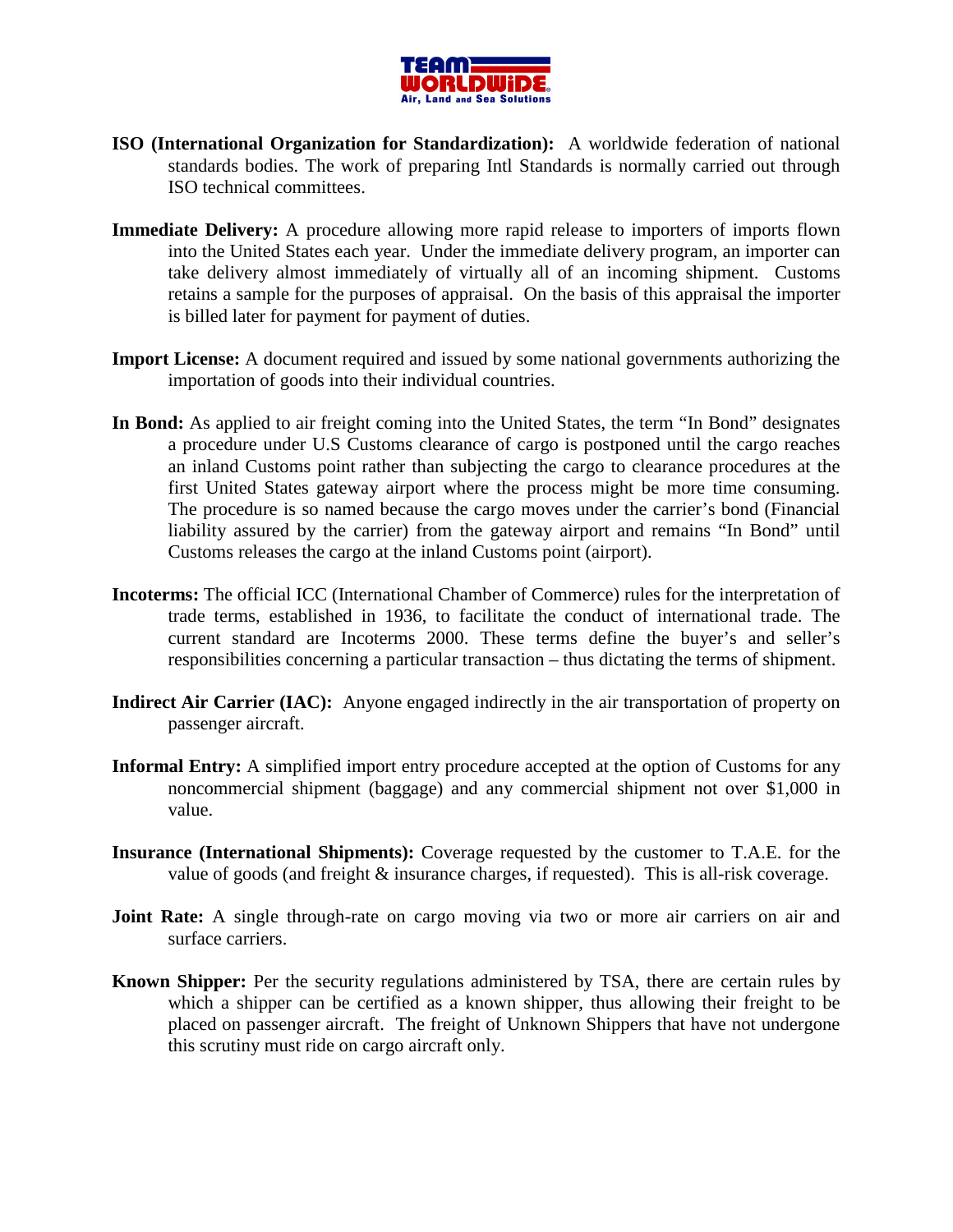

- Lay Order: The period during which the imported merchandise may remain at the place of unloading without some action being taken for its disposition, i.e., beyond the five-day General order period.
- Length & Girth: Some airlines' may apply this limitation on shipments. The equation used to calculate length and girth: Length  $+ (2X \text{ width}) + (2X \text{ height})$ . The largest measurement will always be used as the length in the equation.
- Line Haul: Transportation of freight, by truck, between point A and point B, not within a particular city's local area. A line haul can be within a state or across country.
- Letter of Credit (L/C): A document issued by the bank per instructions by a buyer of goods authorizing the seller to draw a specified sum of money under specified terms, usually the receipt by the bank of certain shipping documents, within a given time.
- Lot Labels: Labels attached to each piece of a multiple lot shipment for identification purposes.
- **Lower Deck Containers:** Carrier owned containers specifically designed as an integral part of the aircraft to fit in the cargo compartments (lower deck) of the wide body aircraft.
- **Less Than Container Load (LCL) or Less Than Truck Load (LTL):** Less than a container (ocean) of freight or less than a truckload (ground) of freight. This is as opposed to FCL or FTL
- **Marks:** Information placed on outer surface of shipping containers or packages such as address labels, box specifications, caution, or directional warnings.
- **Master Air Waybill (MAWB):** The carrier's air waybill for a particular shipment, showing the forwarder/agent as the shipper and the forwarder/agent as the consignee. Pieces, weight, dimensions, etc are still shown. Also see Air Waybill (AWB).
- **Minimum Charge:** The lowest rate applicable on each type of air cargo service no matter how small the shipment.
- **N.E.S.:** The abbreviation (not elsewhere specified) often appears in airfreight tariffs. For example:" advertising matter, N.E.S.," "printed matter, N.E.S.," indicating that the rate stated in the tariff applies to all commodities within the commodity group except those appearing under their own rate. The abbreviation N.E.S., as used in airfreight tariffs, is comparable to the abbreviation N.O.I.B.N. (not otherwise indexed by number) and N.O.S. (not otherwise specified) which appears in tariffs published by the surface models.
- **Neutral Air Waybill:** A standard air waybill without identification of issuing carrier.
- **Non-document Surcharge:** Surcharges on exported commodities classified as dutiable in the foreign destination.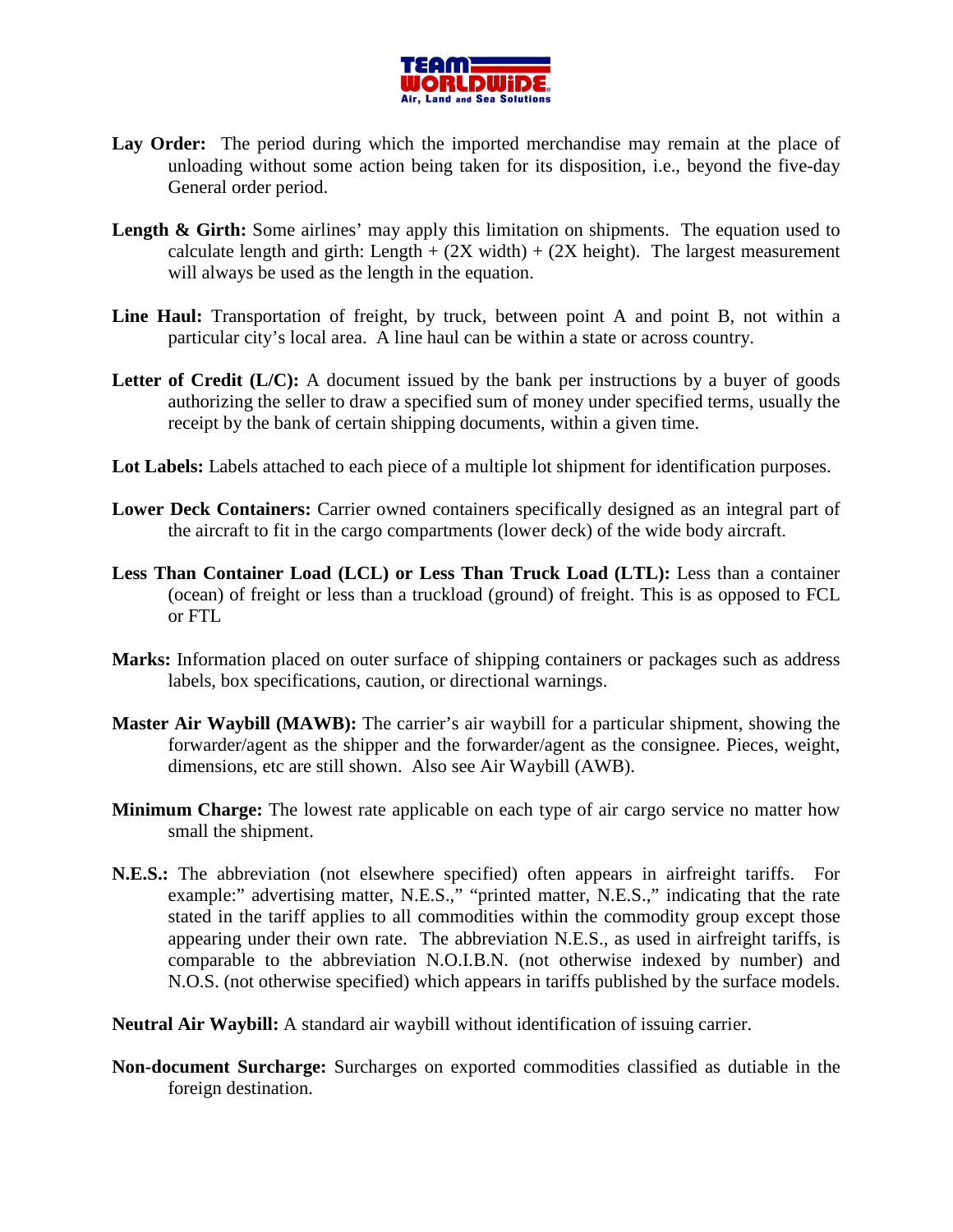

- **Nonstructural Container:** A unit load device composed of a bottomless rigid shell used in combination with a pallet and net assembly. NOTE: The expression "Nonstructural Container: is also used to refer to the shell part of the device.
- **Packing List:** List for a shipment giving specific detail (kinds and quantities) for all items contained in the shipment. Also should details as to the type of packing.
- **Pallet:** A platform with a flat metal-framed undersurface on which goods are assembled and secured by nets and straps.
- **Pickup & Delivery Service (PU & D):** An optional service for the surface transport of shipments from shipper's door to originating air terminal and from the air terminal of destination to receiver's door. Pickup service, at an additional charge, is provided upon shipper's request. The air carrier, at an additional charge, provides delivery service automatically unless the shipper requests otherwise. PU&D service is provided between all airports and all local points of such airports.
- **Port of Entry:** Any space designed by act of U.S. Congress executive order of the President of the United States, or order of the U.S. Secretary of Treasury, at which a U.S. Customs officer is assigned with authority to accept entries of merchandise, to collect duties, and to enforce the various provisions of the U.S. Customs laws.
- Port of Origin Air Cargo Clearance: For the convenience of exporters moving goods by air from inland U.S. cities, certain U.S. Customs formalities can now be handled at the originating airport city. This avoids delaying such procedures until the export reaches a gateway point sometimes hundreds of miles from the exporter's business**.**
- **Prepaid Charges:** The transportation trade practice under which the shipper pays transportation charges.
- **Primary Accounts:** Accounts that have met the criteria set forth in SAC and have been approved by T.A.E. Primary Account revisions with all necessary information for handling shipments will be distributed from ADM, when a Primary Account is approved.
- **Priority Air Freight:** Reserved airfreight or Air Express service wherein shipments have a priority after mail and the small package services. Any size or weight allowed within airfreight service limits is acceptable. Advanced reservations are permitted for movement on a given flight and in some cases a partial refund is paid the shipper if the shipment is not moved on the flight specified.
- **Proforma:** When coupled with the title of another document (proforma invoice, proforma manifest), it means an informal document presented in advance of the arrival or preparation of the required document in order to satisfy a Customs requirement.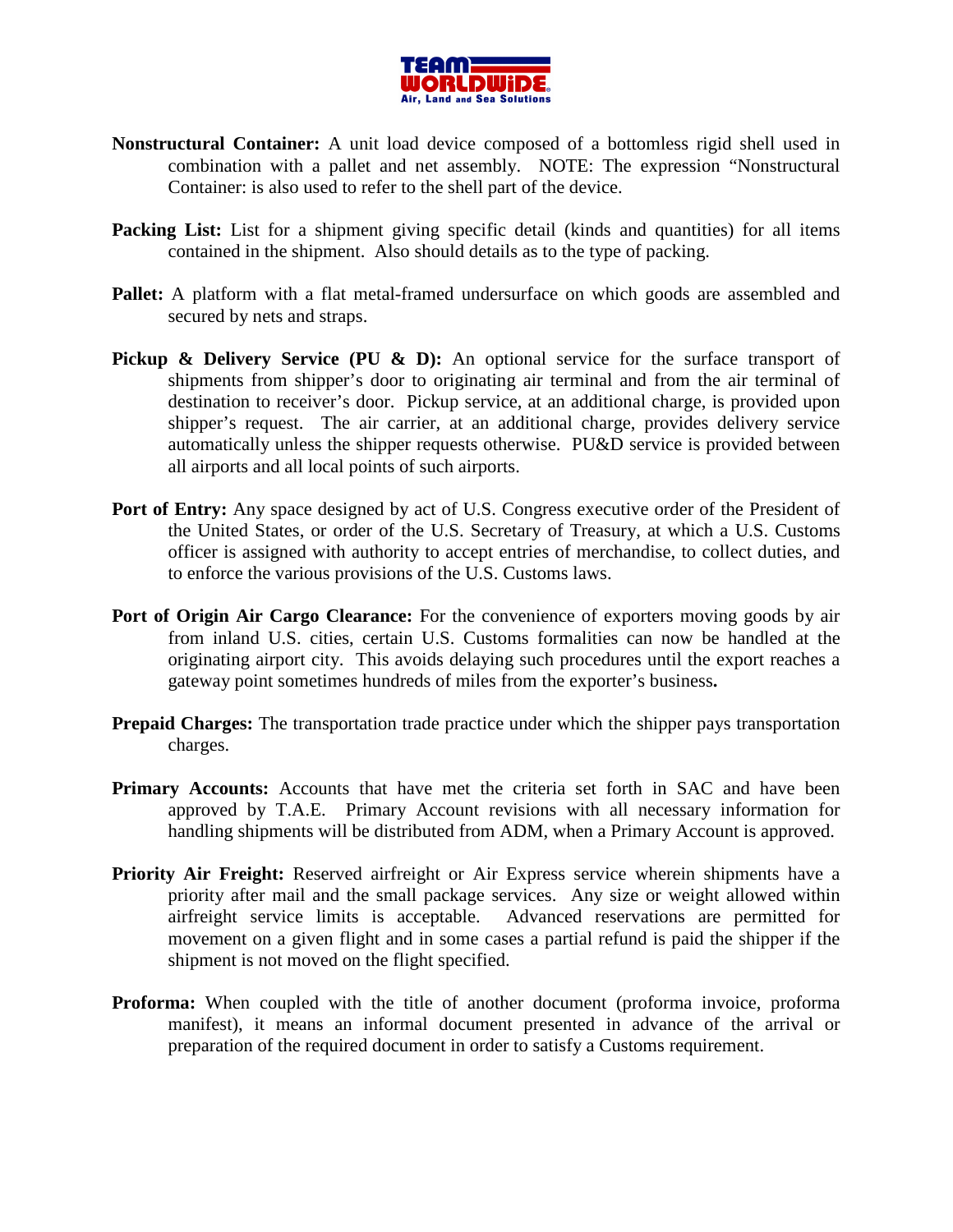

- **Proof of Delivery (POD):** Information provided to payer, containing name of person who signed for the package with the date and time of delivery.
- **Quality Assurance Report (QAR):** A system of reporting instances when a carrier's, agent's, Branch's, International Agent's or Winnsboro's service is not acceptable. There are many types of situations that should be reported via the QAR system. Even if there is no "monetary gain" by reporting the problem incurred, T.A.E. will have that information on file for evaluation purposes.
- **Recap:** The detail reporting, by the Branch, of each and every shipment that they control and/or are billing. Recaps are grouped and paid to the Branch Office by date. Once the shipments are recapped and processed in WNS, customer payments can be posted, or statements generated, and vendors can be paid.
- **Remittance Following Collection:** In instances when the shipper has performed services incident to the transportation of goods an airline will collect payment for these services from the receiver and remit such payment to the shipper. Carriers charge nominal fees for this service.
- **Reserved Freight Space:** A service by some airlines enabling shippers to reserve freight space on designated flights.
- **Restricted Articles:** An airline term meaning a hazardous material as delivered by Title 49, Code of Federal Regulations (U.S.) and Air Transport Restricted Articles Circular 6-D. Restricted articles may be transported domestically and be classified dangerous goods when transported internationally by air
- **Service Commitments:** Pickup and/or delivery commitments agreed to by air carrier and shipper.
- **Shipment Costs:** All costs associated with a particular shipment, whether for carriage by air or truck, pickup, delivery, DV or insurance, errors and omissions cost, courier of documents, packing, crating, unpacking, etc. This does NOT include profit items, such as handling or documentation, nor salesmen commissions.
- **Shipment Profit:** Shipment Profit is defined as the amount remaining after shipment costs AND accounting fees have been deducted. Same as Net Profit
- **Shipper's Export Declaration (S.E.D.):** Form required for all U.S. exports with declared value for U.S. Customs greater than \$2,500. Also required for shipments requiring a U.S. Department of Commerce validated export license or U.S. Department of State license regardless of value of goods. Prepared by a shipper indicating value, weight, destination, and other basic information about the shipment.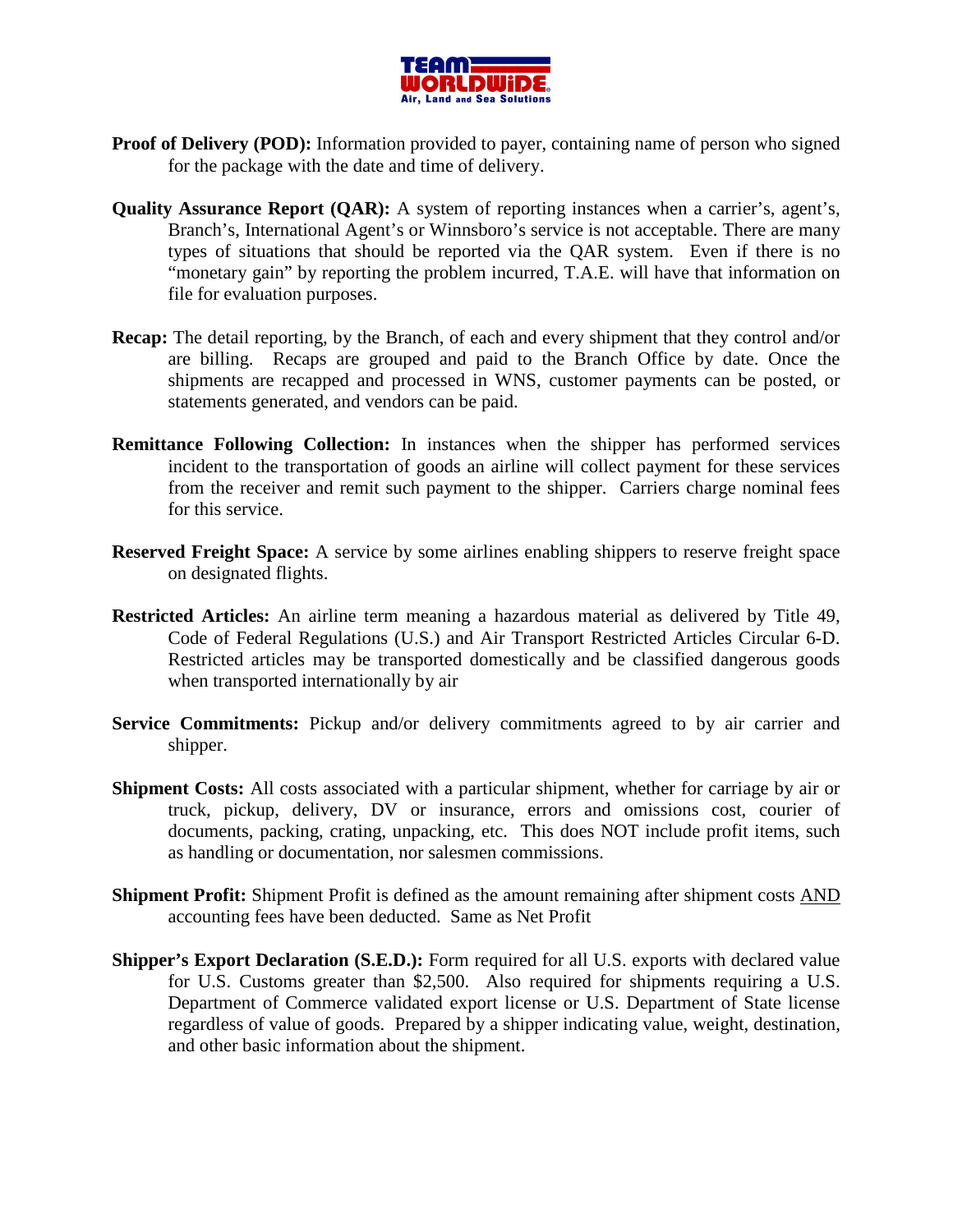

- **Shipper's Letter of Instructions (SLI):** A form used by a shipper to authorize an airline to issue an air waybill on the shipper's behalf. The form contains all details of shipment and authorizes the airline to sign the air waybill in the name of the shipper.
- **Signature Service:** A service designed to provide continuous responsibility for the custody of shipments in transit, so named because a signature is required from each person handling the shipment at each stage of its transit from origin to destination.
- **Small Package Service:** A specialized service to guarantee the delivery of small parcels within specified express time limits, e.g. same day or next day. This traffic is subject to size  $\&$ weight limitations. Passenger carriers will accept these packages at the airport ticket counters with delivery at destination baggage claim area. Many carriers provide door-todoor service on a 24-hour basis.
- **Special Drawing Right (SDR):** With reference to Intl Limits of Liability (17 SDRs), as defined by the International Monetary Fund (IMF). The USD equivalent fluctuates daily. To determine the current rate – see SDR Valuation http://www.imf.org/external/np/fin/data/rms\_sdrv.aspx Multiply the current value of 1 SDR by 17 to find the current Intl Limit of Liability, as per the latest IATA Resolution 600(b) effective March 17, 2008.
- **Special Rates:** Rates that apply to traffic under special conditions and usually at a limited number of cities. Examples of such rates are container rates, exception ratings, surfaceair rates, and import rates.
- **Specific Commodity Rates (SCR):** Rate applicable to certain classes of commodities, usually commodities moving in volume shipments. Hence, SCRs are usually lower than the general commodity rate between the same pair of cities.
- **Standard Carrier Alpha Code (SCAC):** Standard Carrier Alpha Code assigned by the NMFTA (National Motor Freight Traffic Association). Team Air Express, Inc's SCAC Code is TAIF.
- **T & E (Transportation and Exportation):** An entry filed to control the movement of merchandise being transported through the United States for exportation.
- Tare Weight: The weight of the container before loading of goods being shipped: the actual weight of the container when empty.
- **Tariff:** A document setting forth applicable rules, rates, and charges for the movement of goods. A tariff sets forth a contract of carriage for the shipper, the consignee, and the carrier. In addition to the domestic tariffs published by the Airline Tariff Publishing Company some airlines also publish their own tariffs covering special services. The U.S. flag carriers publish international tariffs containing freight rates of the U.S. international carriers.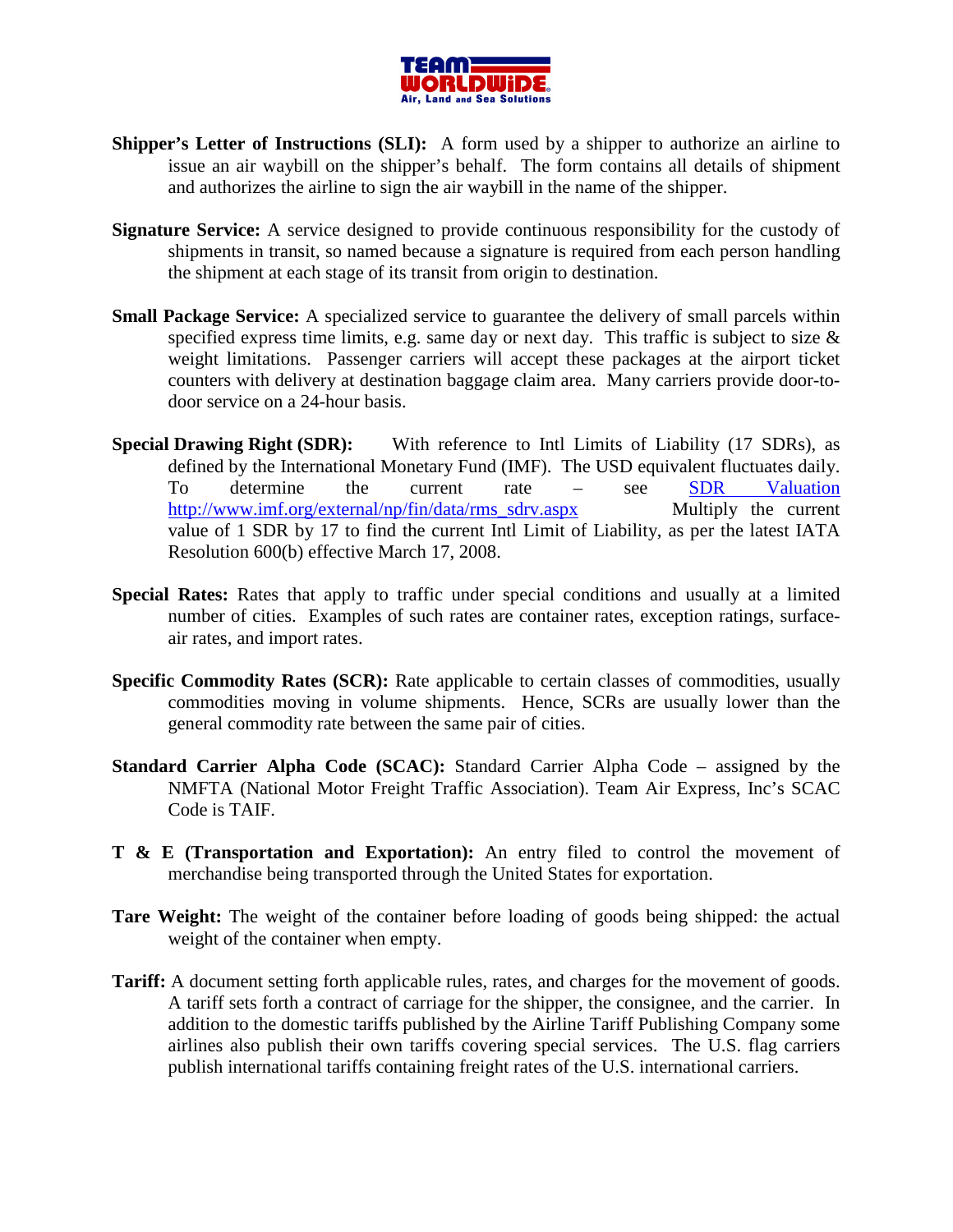

- **Temporary Importation Under Bond (TIB):** Temporary admission into the United States under a conditional bond for articles no imported for sale or for sale on approval.
- **The Air Cargo Tariff (TACT):** In a format of three manuals (Rules, Rates-North America & Rates-Worldwide), obtainable by subscription, TACT is the most comprehensive source for rules, regulations, procedures, rates and charges. With airline, aircraft, and specific country information, this is a most professional tool for day-to-day air cargo transactions. These rates have limited application.
- **Third Party Billing:** Neither the shipper, nor the consignee listed on a specific shipment is paying the freight charges. A third party, for example a logistics company or a freight payment plan will pay the invoiced amount.
- **Through Bill of Lading:** A single bill of lading covering both the domestic and international carriage of an export shipment. An air waybill, for instance, is essentially a through bill of lading used for air shipments. Many ocean shipments require two separate documents: an inland bill of lading for domestic carriage and an ocean bill of lading for international carriage. Through bill of lading, therefore, cannot be used.
- **Time Definite Delivery:** The range of service performance standards offered by air freight carriers which permit the customer to select a specific time frame for delivery based on requirement for service and economy. These service standards provide door-to-door (pickup and delivery) schedule patterns based on the same day, next day, second or third day delivery needs.
- **Tracking / Tracing:** A carrier's system of recording movement intervals of shipments from origin to destination.
- **Transit Air Cargo Manifest (TACM):** Procedures under which air cargo imports move through the gateway city to city of final U.S. Customs destination for the collection of duty and other import processing, thereby expediting shipment movements, reducing gateway congestion, and saving expense for importers, the Customs Bureau, and the airlines.
- **Transportation Security Agency (TSA):** Under the auspices of the US Department of Homeland Security and the Department of Transportation, the TSA is charged with administering all laws, regulations, and procedures to ensure safety in all areas – air, land, and sea (passenger and cargo).
- **Truck / Air Service:** The surface movement of airfreight to and from airports and origin and destination points beyond the terminal area of pickup and delivery service. Directory listing cities served is available through your local airline service.
- **Truck Brokerage:** The process of acting as an intermediary who, for compensation, arranges or offers to arrange the transportation of freight by an authorized FMCSA motor carrier.